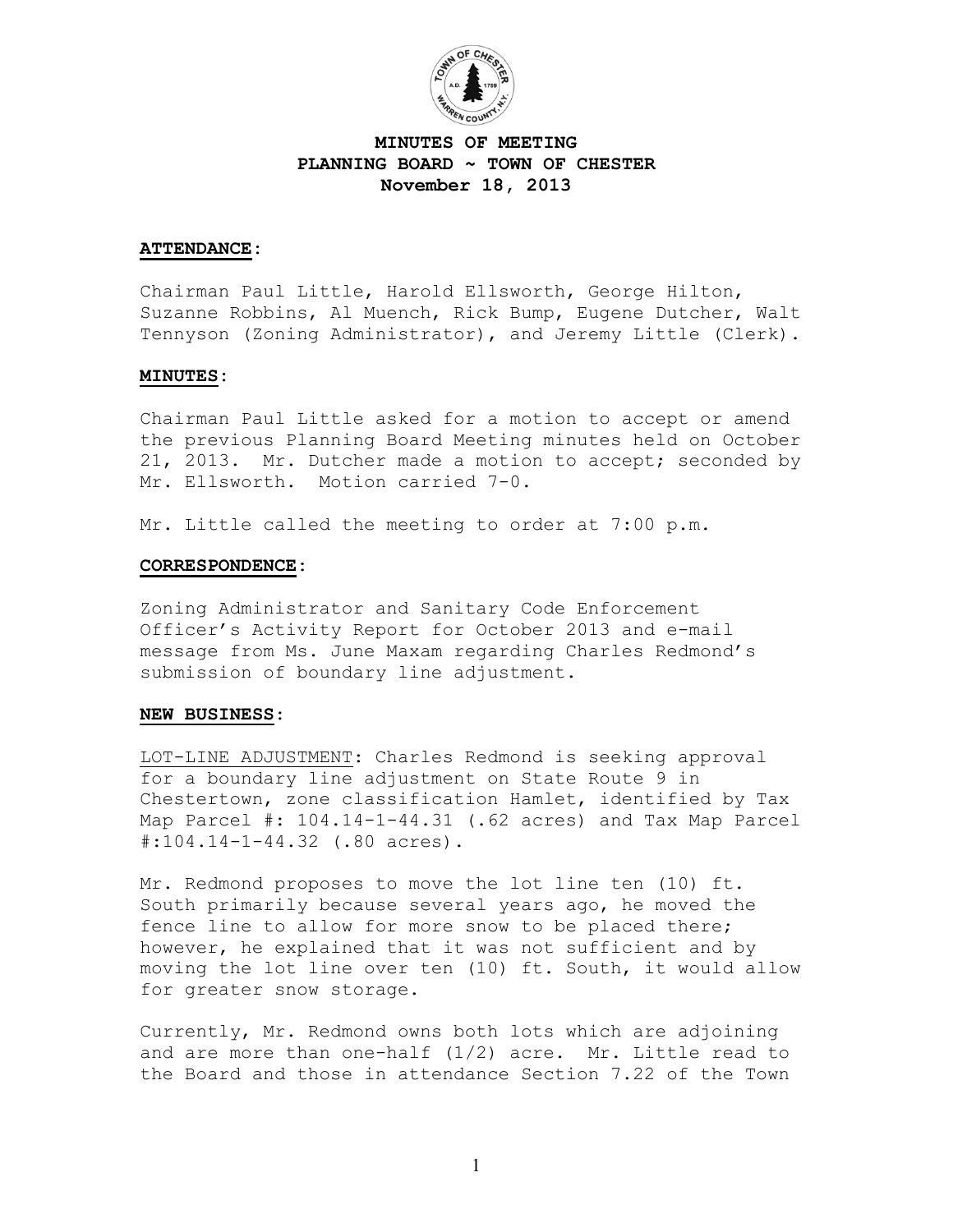of Chester Zoning Local Law regarding Boundary Line Adjustments.

Before approval, Mr. Muench questioned the Board about correspondence received from Ms. Maxam. Mr. Little stated, "The only question we have to deal with this evening is a lot-line adjustment. If there are violations or problems, it will be dealt with the Zoning Administrator or by the Town Board."

Mr. Bump made a motion to approve the Boundary Line Adjustment concerning Mr. Redmond's adjoining lots. Mrs. Robbins seconded the motion. Motion carried 7-0.

#SD2013-03: Eugene Viele and Donna Vanderwarker's request for a two (2) lot subdivision on 96 Igerna Rd., located in a Rural Land Use Area, on 41.55 acres, identified by Tax Map Parcel #:52.-1-34.1.

Present at the meeting were Donna Vanderwarker and John Bradway. Absent was Eugene Viele; therefore, Mr. Bradway spoke on behalf of the proposal.

Mr. Bradway began by stating the lot in its current state consists of 41.55 acres and the proposal is to subdivide that lot and convey approximately seventeen (17) plus or minus acres to Mr. Bradway. In addition, on the map it shows that the proposed right-of-way will be connected to Igerna Road at its entrance and that the "proposed boundary is along the centerline of an existing logging road and to be coincident with the centerline of a common right-ofway."

In addition, Mr. Bradway said that in the future, he would like to construct on the fifty (50) acre lot he currently owns (identified by Tax Map Parcel #: 52.-1-35) off Igerna Road utilizing his own right-of-way to the lands West of Randy Viele. Mr. Bradway also stated on the proposed seventeen (17) plus or minus acre lot, he would like to possibly construct a garage on the parcel.

Furthermore, Mr. Bradway explained that he has a deeded right-of-way to the Viele Pond property, which is a fifty (50) acre parcel.

Mr. Little stated that during the approval of proposed subdivided lots, the Board always considers the amount of